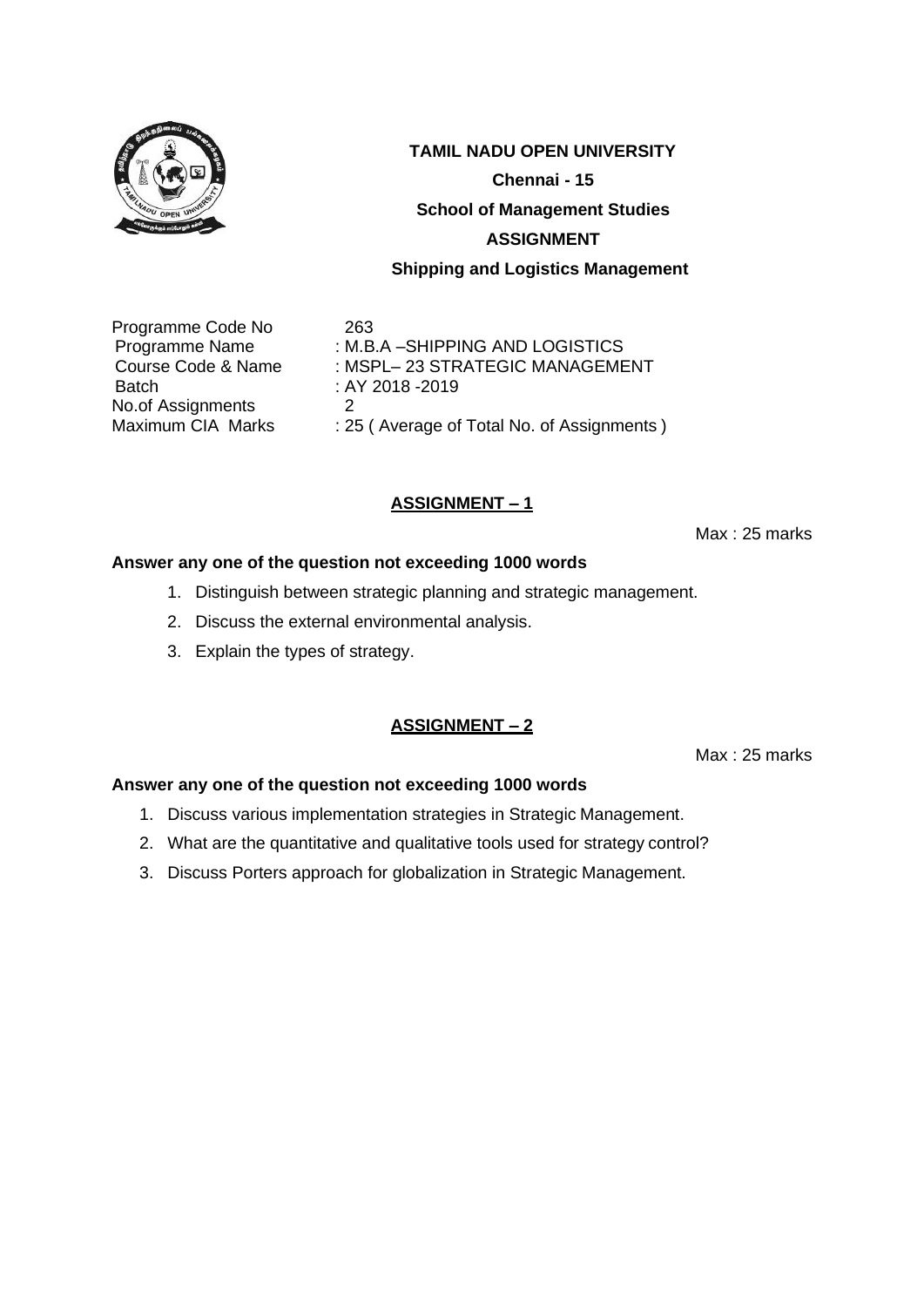

#### **TAMIL NADU OPEN UNIVERSITY**

**Chennai - 15**

**School of Management Studies** 

#### **ASSIGNMENT**

#### **Shipping and Logistics Management**

Programme Code No 263 Batch : AY 2018 - 2019 No.of Assignments 2<br>Maximum CIA Marks : 25

Programme Name : M.B.A -SHIPPING AND LOGISTICS Course Code & Name : MSPL– 24- INTERNATIONAL BUSINESS MANAGEMENT : 25 ( Average of Total No. of Assignments )

#### **ASSIGNMENT – 1**

Max : 25 marks

#### **Answer any one of the question not exceeding 1000 words**

- 1. Discuss the factors influencing international business.
- 2. Explain the UN code of conduct of MNCs.
- 3. State the role of FDI in India.

#### **ASSIGNMENT – 2**

Max : 25 marks

- 1. How can a company manage its negotiation effectively? Explain.
- 2. Explain positive and negative impact of WTO on plantation sector.
- 3. Elaborate upon Government participation in Foreign Trade.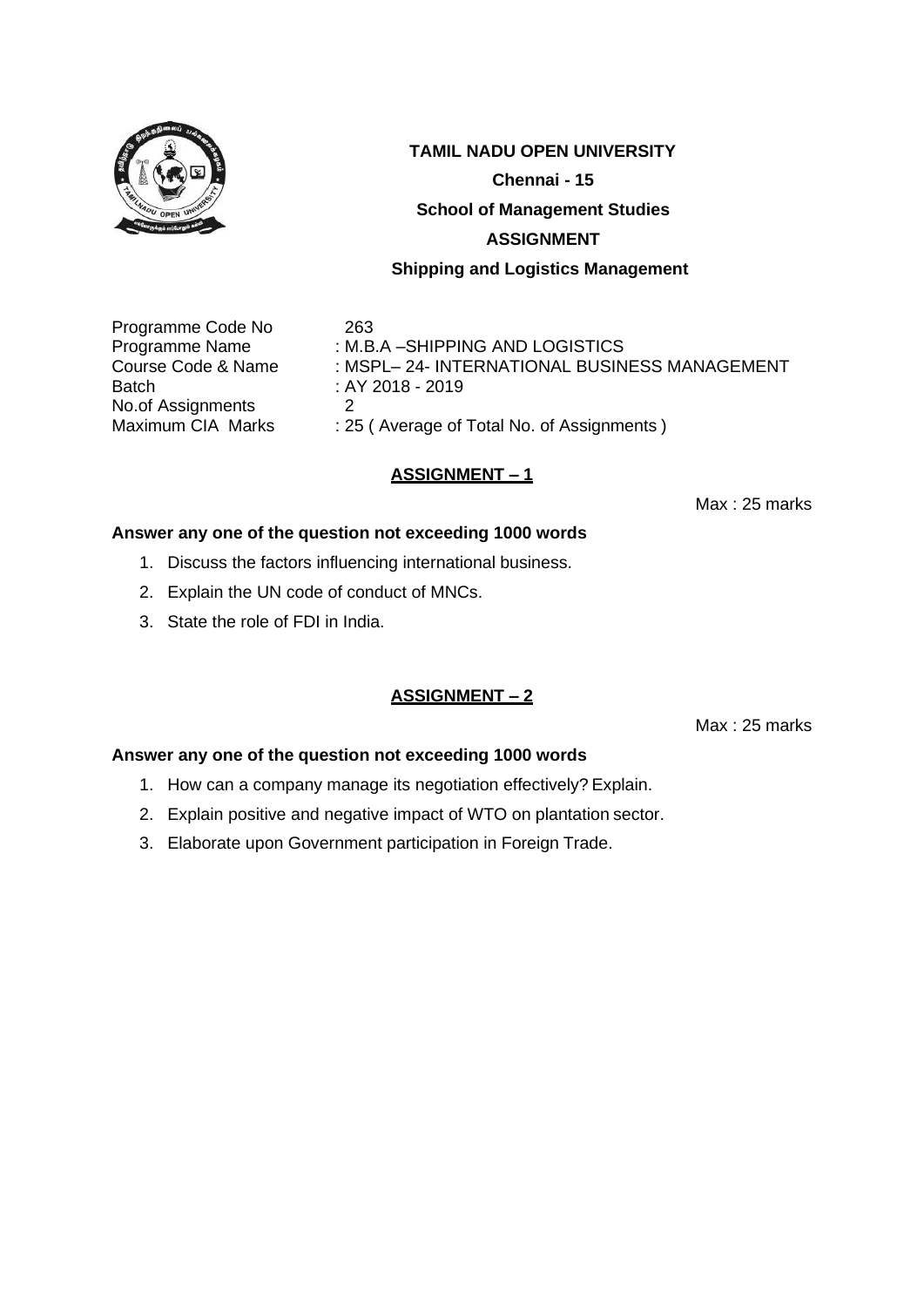

Programme Code No 263 Batch : AY 2018 - 2019 No.of Assignments 2<br>Maximum CIA Marks : 29

Programme Name : M.B.A – SHIPPING AND LOGISTICS Course Code & Name : MSPL– 103/ SHIP MANAGEMENT PRACTICES

: 25 ( Average of Total No. of Assignments )

# **ASSIGNMENT – 1**

Max : 25 marks

#### **Answer any one of the question not exceeding 1000 words**

- 1. What are the legalities in registering a ship? Explain the FOC registration and reasons for majority of the ship owners prefer FOC registrations.
- 2. Discuss the various issues connected with Bunkering Operations.
- 3. What are the various procedures and concepts in Lay Time Calculations with specific explanations about calculating Demurrage and Despatch?

# **ASSIGNMENT – 2**

Max : 25 marks

- 1. Bring out the salient features of 'International Safety Management (ISM) Codes'.
- 2. What are the important International Conventions on Crew management?
- 3. Write Short Notes on:
	- (a) Spares and Dry Docking,
	- (b) SHINC and SHEX,
	- (c) P and I Clubs
	- (d) Statement Of Facts (SOF).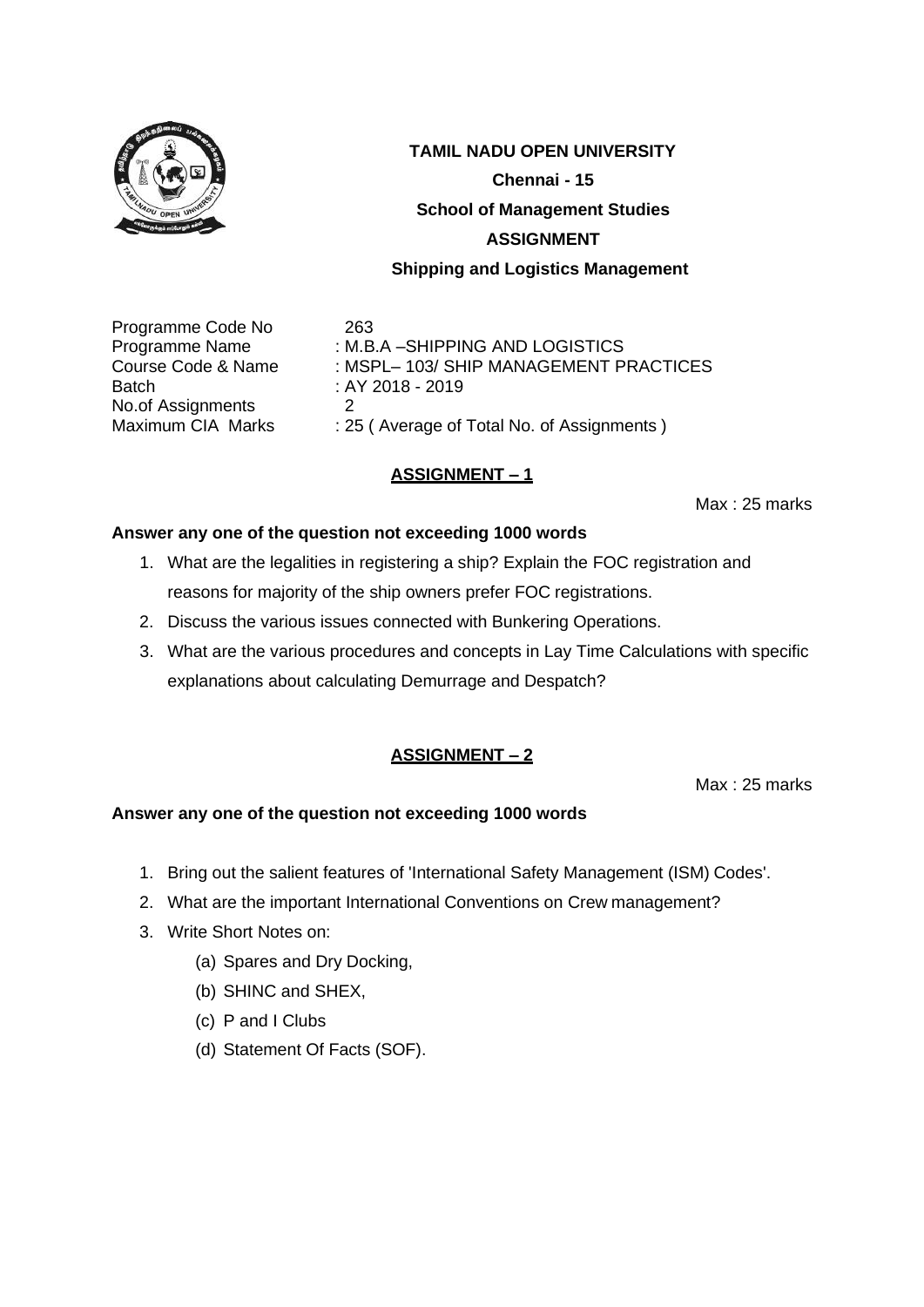

# **TAMIL NADU OPEN UNIVERSITY Chennai - 15 School of Management Studies**

#### **ASSIGNMENT**

#### **Shipping and Logistics Management**

Programme Code No 263 Batch : AY 2018 - 2019 No.of Assignments 2<br>Maximum CIA Marks : 29

Programme Name : M.B.A – SHIPPING AND LOGISTICS Course Code & Name : MSPL– 104/ LEGAL ASPECTS OF MARITIME BUSINESS : 25 ( Average of Total No. of Assignments )

# **ASSIGNMENT – 1**

Max : 25 marks

#### **Answer any one of the question not exceeding 1000 words**

- 1. Define 'Contract'. Give detailed account of the essentials of a valid contract.
- 2. What is 'Contract of Indemnity'? Discuss the benefits accrue to an indemnity holder with few references to shipping business.
- 3. What are the rules laid down in the transfer of property as between buyer and seller in the Sale of Goods Act 1930?

# **ASSIGNMENT – 2**

Max : 25 marks

- 1. What are the conditions implied in a contract for the carriage of goods by Sea?
- 2. Discuss in detail the various types of Marine Policy and what are the basic principles involved in Marine Insurance.
- 3. What are the different types of carriers?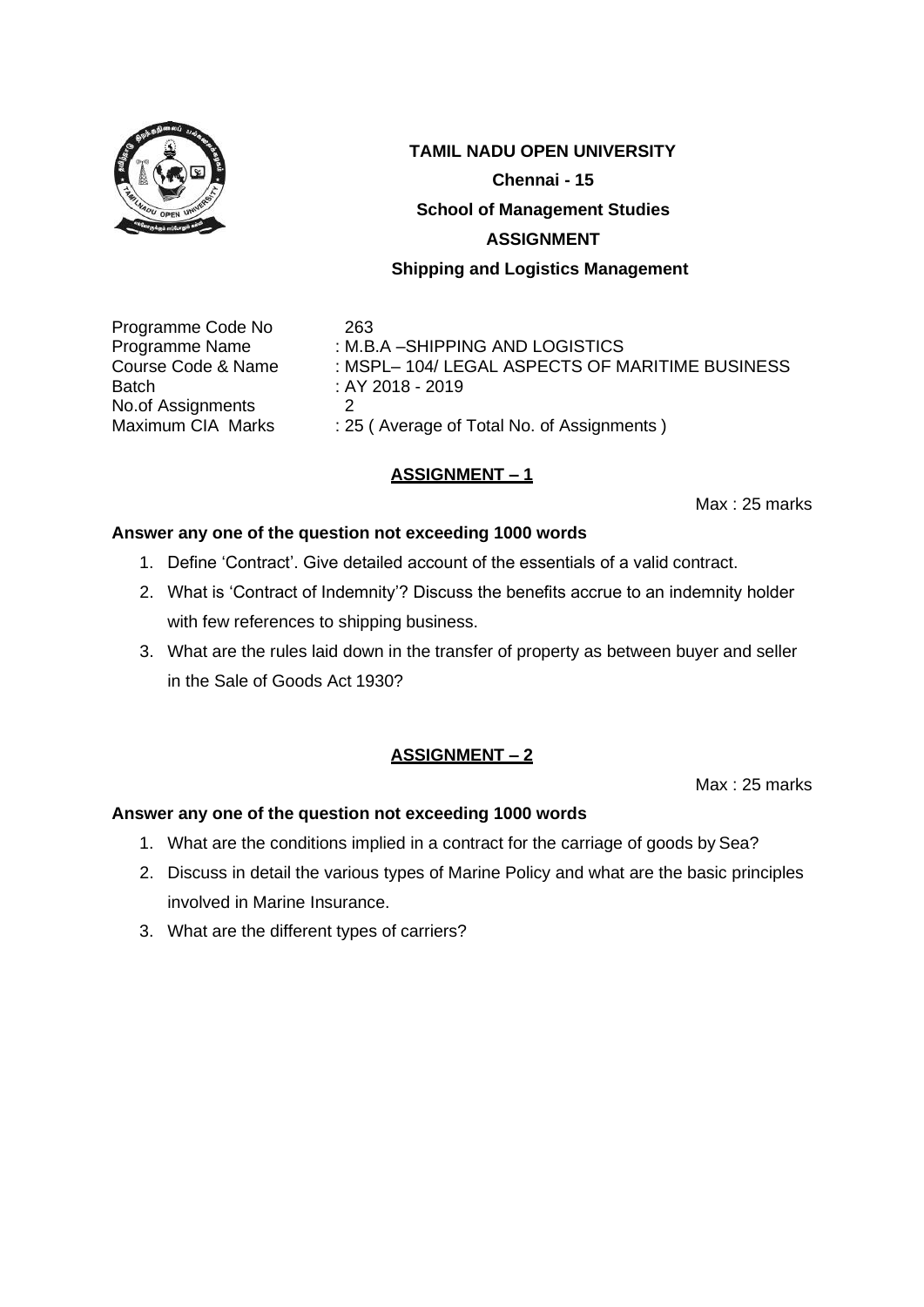

Programme Code No 263 Batch : AY 2018 - 2019 No.of Assignments 2<br>Maximum CIA Marks : 29

Programme Name : M.B.A – SHIPPING AND LOGISTICS Course Code & Name : MSPL- 105/ LINER SHIPPING BUSINESS

: 25 ( Average of Total No. of Assignments )

# **ASSIGNMENT – 1**

Max : 25 marks

#### **Answer any one of the question not exceeding 1000 words**

- 1. Describe the equipment control system.
- 2. Explain the importance of unitization and containerization.
- 3. Explain the methods used for container purchase or lease.

#### **ASSIGNMENT – 2**

Max : 25 marks

- 1. Explain the EDI processes involving Liner shipping Companies and Customs/and Terminal operators.
- 2. What do you understand by CFS and ICD? Explain the role played by CFS and ICD in discharging the functions of port.
- 3. State the procedures adopted by the operation manager in case of
	- a. Missing containers,
	- b. Total loss of containers,
	- c. Termination of lease containers.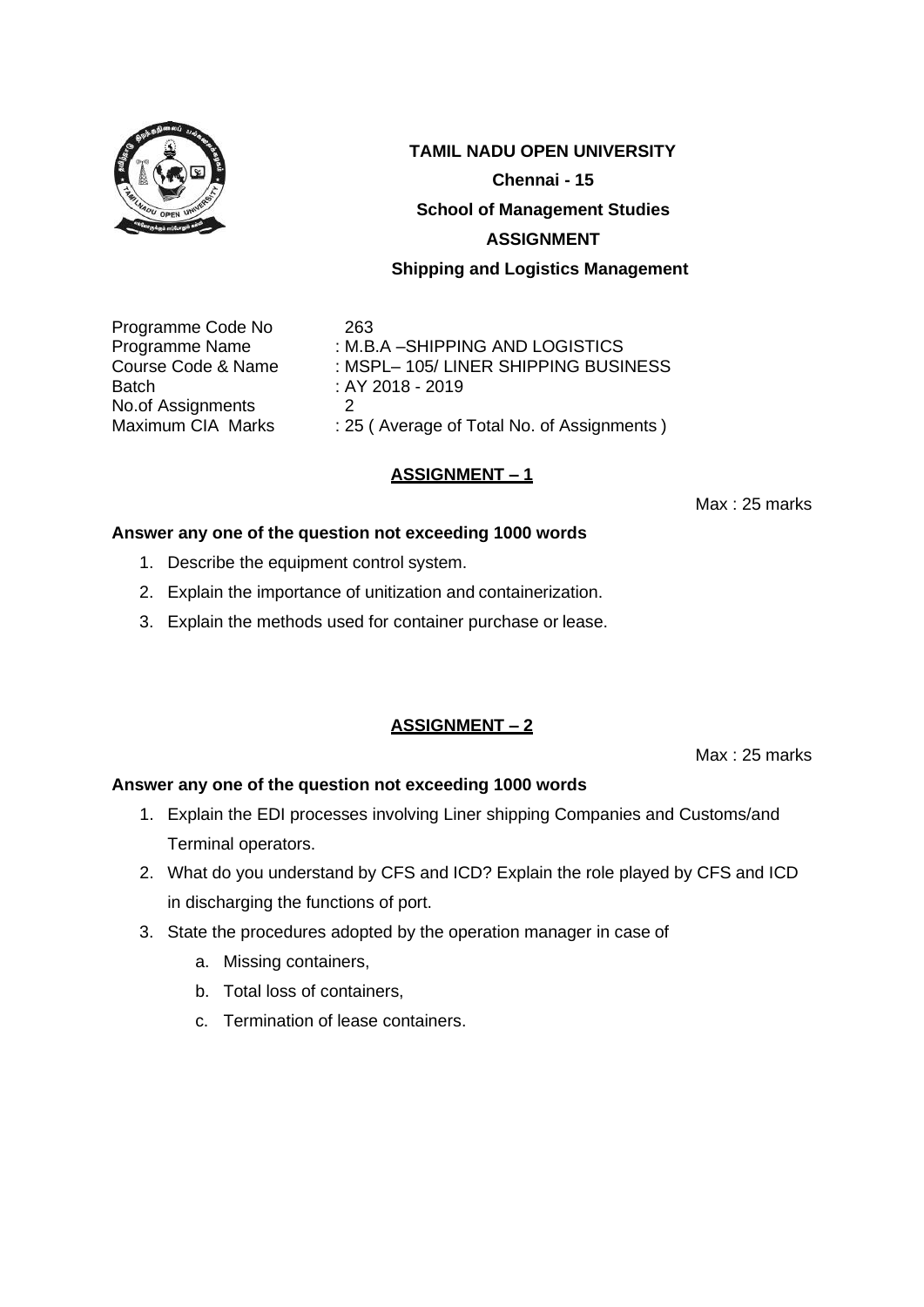

Programme Code No 263 Batch : AY 2018 - 2019 No.of Assignments 2<br>Maximum CIA Marks : 25

Programme Name : M.B.A – SHIPPING AND LOGISTICS Course Code & Name : MSPL– 106/ LOGISTICS AND MULTIMODAL TRANSPORT : 25 ( Average of Total No. of Assignments )

# **ASSIGNMENT – 1**

Max : 25 marks

#### **Answer any one of the question not exceeding 1000 words**

- 1. Explain the functions of container freight station.
- 2. Evaluate the role of logistics in achieving supply chain efficiency.
- 3. What for the factors considered for locating a warehouse for an automobile distribution company?

# **ASSIGNMENT – 2**

Max : 25 marks

- 1. Explain the functions of warehouse management system and its importance.
- 2. Evaluate the advantages of intermodal transportation and its challenges.
- 3. How logistics functions affect the customer service and supply chain?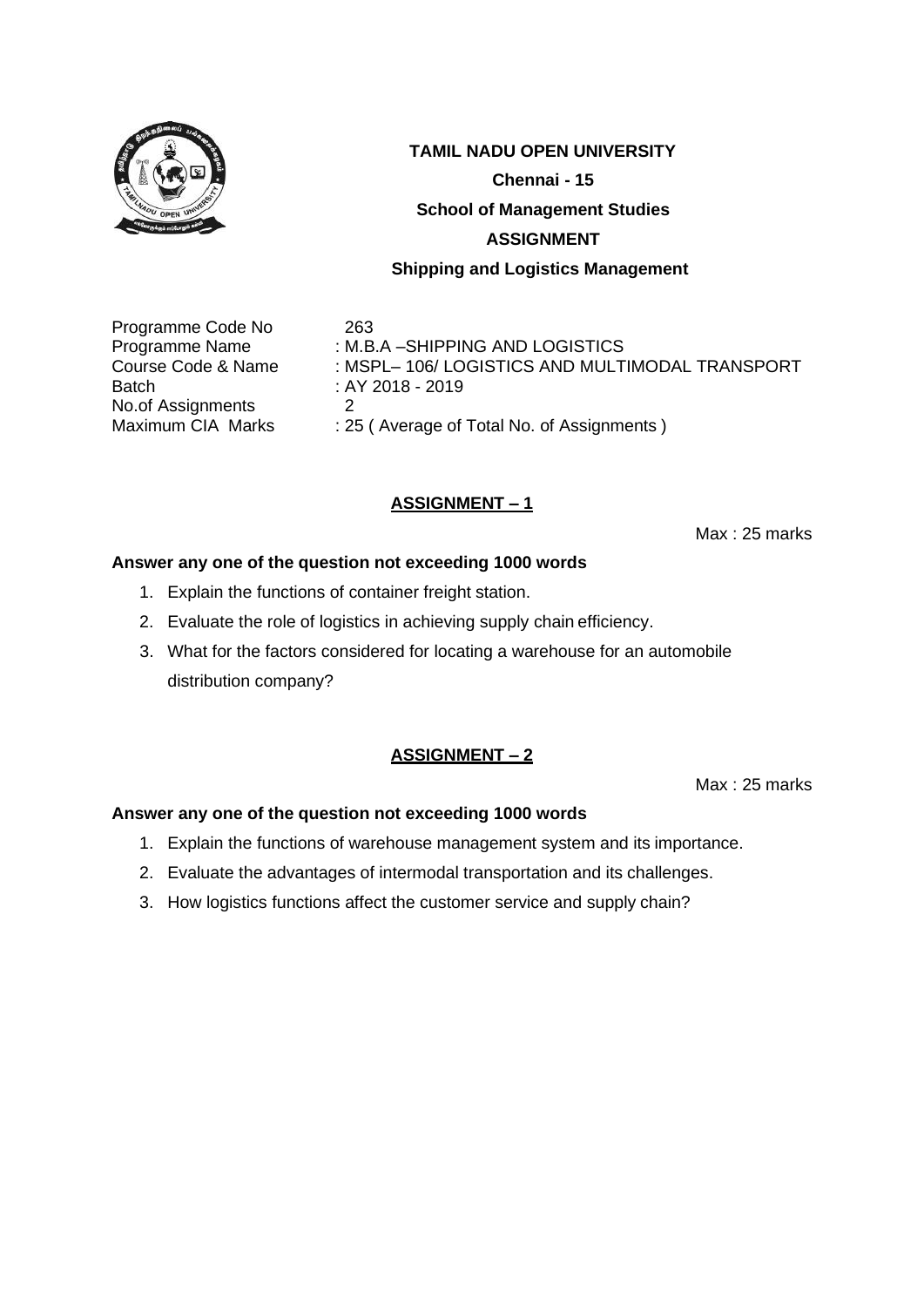

Programme Code No 263 Batch : AY 2018 - 2019 No.of Assignments 2<br>Maximum CIA Marks : 25

Programme Name : M.B.A – SHIPPING AND LOGISTICS Course Code & Name : MSPL– 62/ SUPPLY CHAIN MANAGEMENT : 25 ( Average of Total No. of Assignments )

# **ASSIGNMENT – 1**

Max : 25 marks

#### **Answer any one of the question not exceeding 1000 words**

- 1. Discuss the major role of information technology in supply chain management.
- 2. Discuss various planning strategies adopted for demand and supply in supply chain management.
- 3. Explain how a reduction in lead time can help a supply chain to reduce safety inventory without hurting product availability.

# **ASSIGNMENT – 2**

Max : 25 marks

- 1. Discuss the impact of E-business in supply chain.
- 2. Highlight the co-ordination of obstacles in a supply chain management.
- 3. Explain the future of information technology in a supply chain.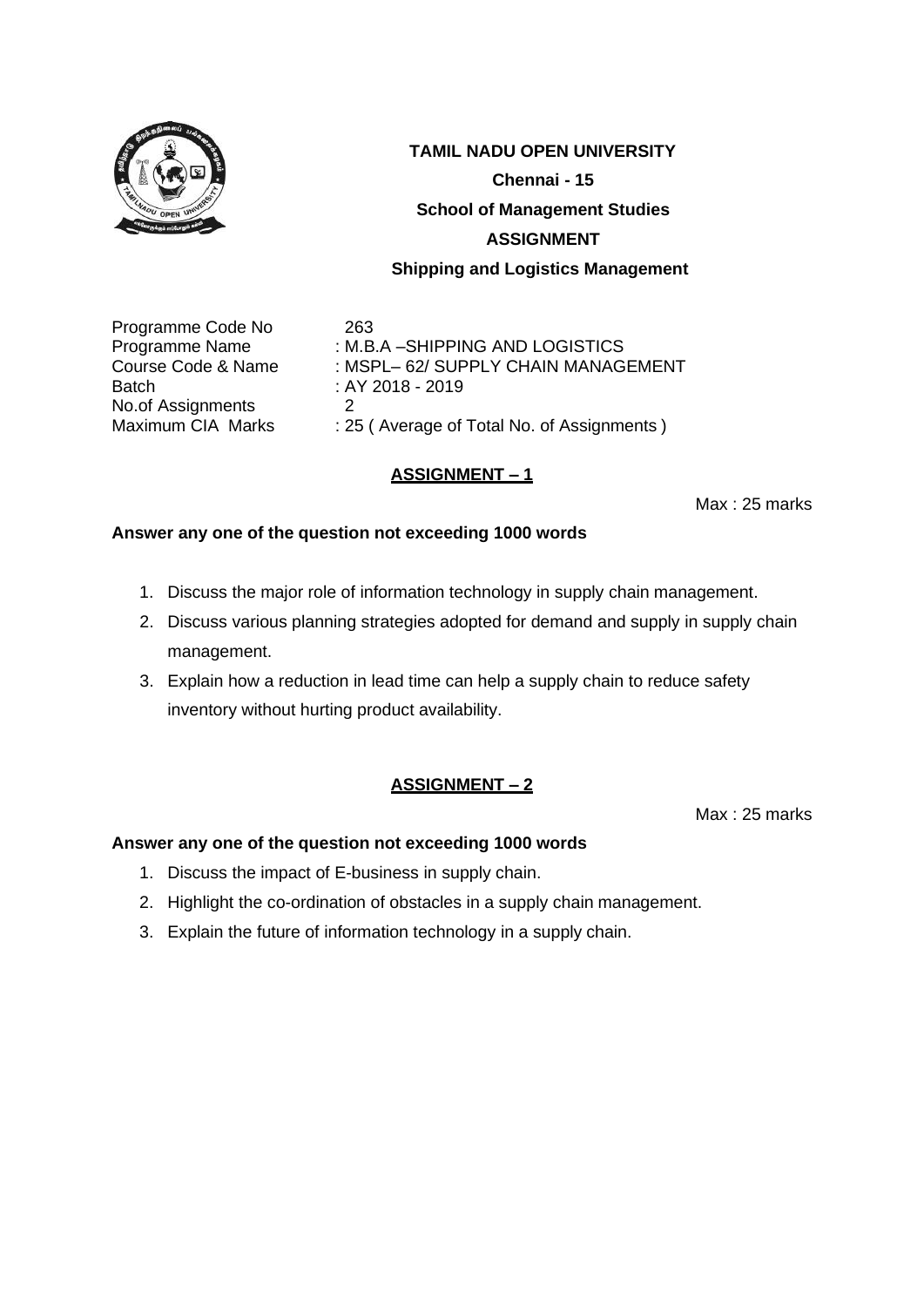

Programme Code No 263 Batch : AY 2018 - 2019 No.of Assignments 2<br>Maximum CIA Marks : 29

Programme Name : M.B.A – SHIPPING AND LOGISTICS Course Code & Name : MSPL– 107/ SHIPPING FINANCE & INSURANCE : 25 ( Average of Total No. of Assignments )

# **ASSIGNMENT – 1**

Max : 25 marks

#### **Answer any one of the question not exceeding 1000 words**

- 1. Explain the methods used for appraising risk on shipping investments.
- 2. Discuss the concept of 'Depreciation' as an internal source. What are the methods of depreciation followed in shipping?
- 3. Explain the derivatives in shipping finance.

#### **ASSIGNMENT – 2**

Max : 25 marks

- 1. Explain 'Total Loss', Partial Loss and Constructive Loss as per Marine Insurance Act.
- 2. Explain the process of Ship Registration and the importance in shipping finance.
- 3. Explain in detail the insurance cover for Professional and Indemnity (P & I) clubs payable under marine insurance claims.